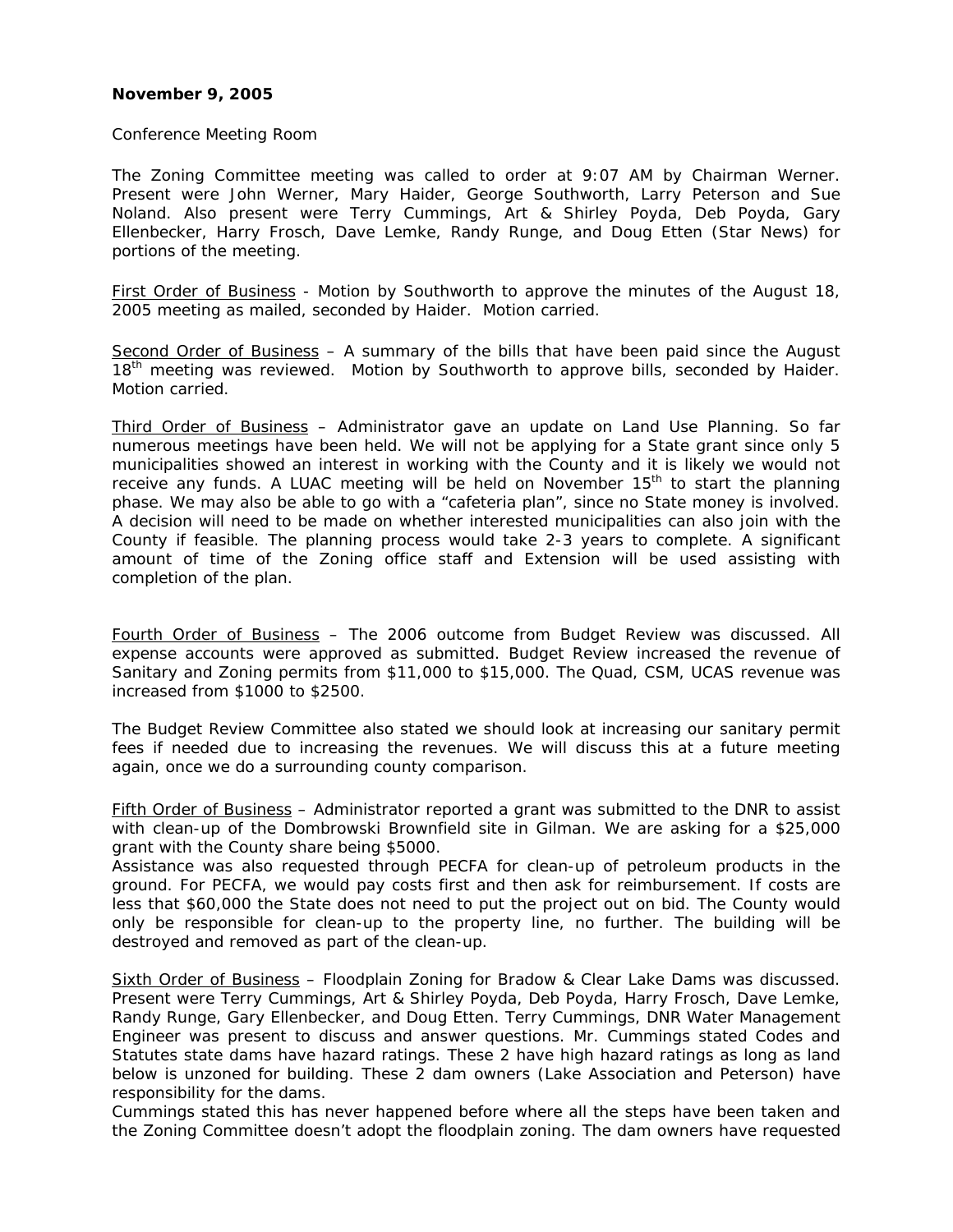that dams go from high to low hazard rating. The Floodplain code is for property protection, health and safety.

The Zoning Administrator asked what impact is made on structures if no floodplain zoning is adopted? Bradow now has a high hazard rating and if zoned then would change to a low hazard rating.

Clear Lake currently has high hazard rating capacity, so is ok.

Dave Lemke reported Jim Peterson would do whatever needs to be done on Bradow.

Zoning Administrator asked for clarification of an island (based upon where Runge land is). Area would be an island unless Emergency Vehicles can still go through the road if flooded.

To go from High to Low hazard rating you need a larger spillway capacity so you can allow more water to go through dam rather than overtop.

Cummings stated dams are inspected every 10 years for a safety inspection and certain criteria have to be met to keep the dam operational.

Zoning Administrator asked what ramifications would occur if the County did not adopt Floodplain Zoning. Cummings stated he would first talk to dam owners and inform them of high hazard rating. Then he would work with Emergency Action personnel to try to work out locally. As a last resort the Administrative Code would be enforced by the DNR and adopted for the County.

The County would be responsible to pay all fees involved which would be much higher than if it were completed initially by the County.

The concerns that need to be addressed to satisfy the landowners is the island status for Runge and for Poyda there are numerous concerns that may never be totally satisfied.

Since we were going in circles, Chairman Werner stated we will table this issue till next meeting when everyone can think it through some more.

Cummings stated he will allow one (1) year from today to adopt Floodplain Zoning for the 2 dams or the State will adopt ordinance for the County.

Cummings, Poydas, Runge and Lemke were going to visit the site after they left the meeting.

Seventh Order of Business  $-$  Building statistics as of November  $8<sup>th</sup>$  were reviewed.

|            | 2005 | 2004 |
|------------|------|------|
| Sanitary   | 131  | 156  |
| Zoning     | 43   | 47   |
| <b>CSM</b> | 55   | 75   |

Eighth Order of Business – A study was passed out regarding the pending retirement of numerous Baby Boomer Zoning office personnel statewide. Studies show that not enough qualified persons are entering the work force after completing training in a specialized area. Therefore Universities are creating new courses for resource management. This was for information only.

Next meeting will be at the call of Chairman. Motion by Southworth and seconded by Haider to adjourn at 11:10 AM. Motion carried.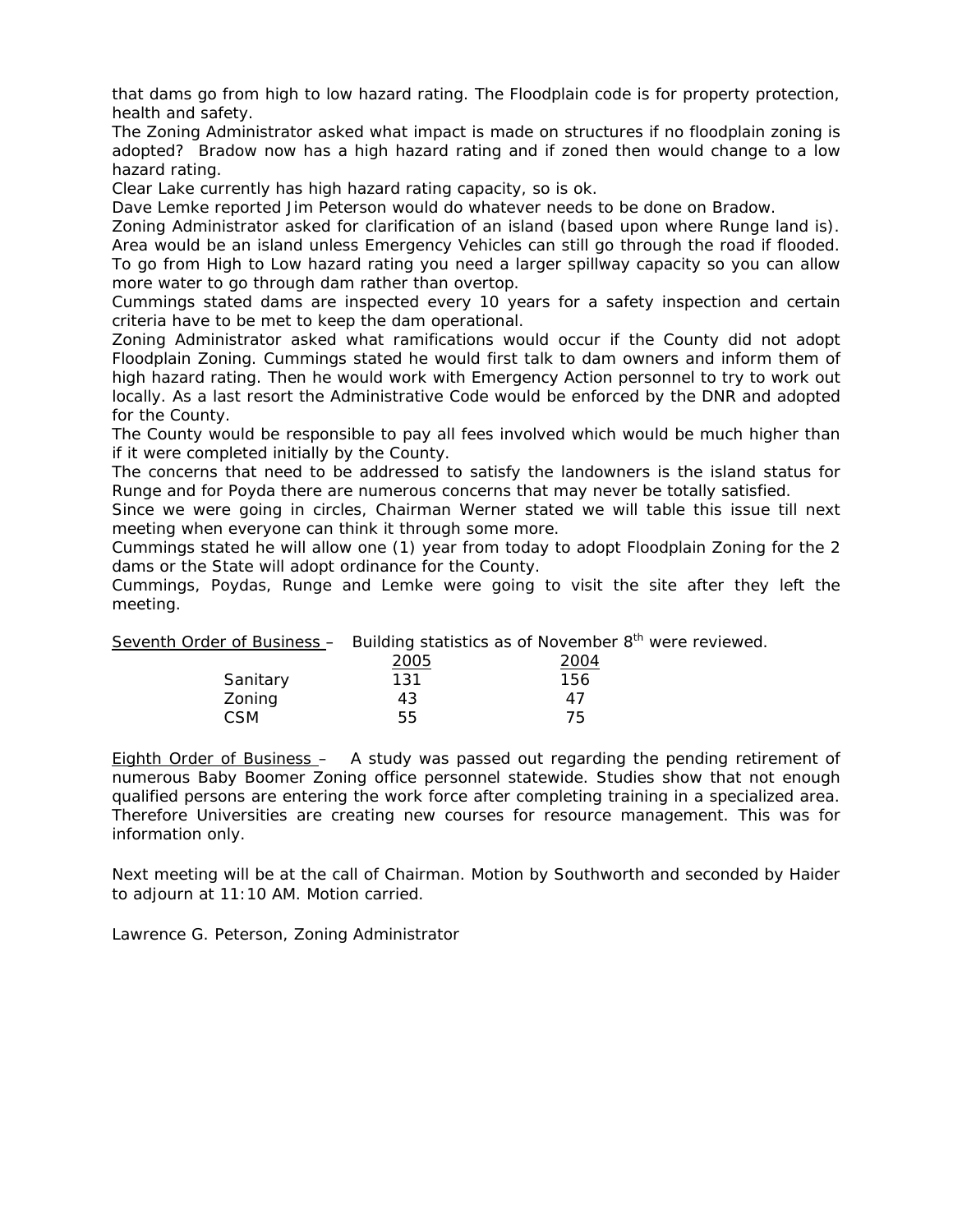# **August 18, 2005**

The Zoning Committee meeting was called to order at 9:00 AM by Chairman Werner. Present were John Werner, Mary Haider, George Southworth, Larry Peterson and Sue Noland. Also present for a portion of the meeting were Art & Shirley Poyda, Jim & Deb Poyda, Randy Runge, Bruce Strama and Luke Klink (Star News).

**First Order of Business** - Motion by Southworth to approve the minutes of the May 19, 2005 meeting as mailed, seconded by Haider. Motion carried.

**Second Order of Business** – A summary of the bills that have been paid since the May 19<sup>th</sup> meeting and Administrator mileage from January to August was reviewed. Motion by Haider to approve bills, seconded by Southworth. Motion carried.

**Third Order of Business** – Administrator received letter from the Town of Hammel requesting information of who we received the directive from to classify land in Hammel as floodplain. Zoning Administrator responded that a letter dated January 5, 2005 from the DNR indicates County has to place land use zoning within the flood shadow. Administrator further stated Clear Lake dam has a high hazard spillway capacity, but the Bradow dam would have to be upgraded to provide high hazard spillway capacity. Floodplain zoning is needed to downgrade to a Significant Rating.

Member George Southworth stated he feels the people affected should not be jeopardized for the dam structures.

Some questions posed were:

- $\downarrow$  Hazardous chemicals within a floodplain? (Fuzzy's gas tanks)
- Is Runge property considered an island? (Not an island if have a way to get out)
- ↓ Would Clear Lake empty completely?
- What are the different categories for the ratings?
- What happens if floodplain zoning is not passed?

Administrator reminded everyone present that at the last meeting the landowners and Lake Association were to meet and come up with some resolutions. We have not received any input from such discussions.

Mr. Werner stated the structure has been okay for the last 100 years, but the Zoning Committee has the power to make the final decision.

Motion by Southworth that floodplain area be left as is. During discussion, Zoning Administrator asked to have Terry Cummings, adjacent landowners and Lake Association come to Zoning Committee meeting to discuss the situation. The original motion was seconded by Haider. Motion carried. (Joint meeting will not occur due to motion passed.) Administrator will talk to Cummings and see what ramifications would be.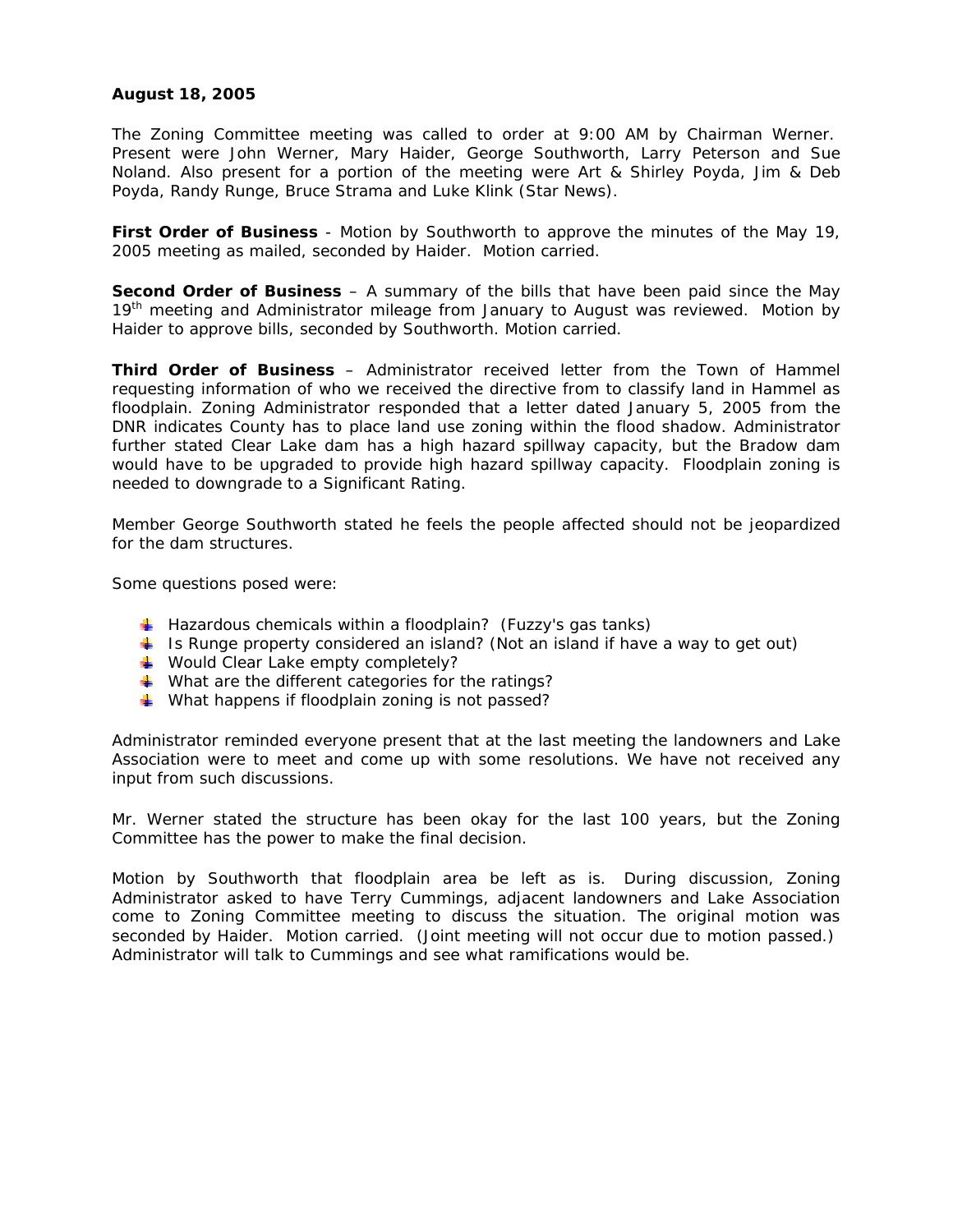**Fourth Order of Business –** 2006 Budgets: Committee reviewed Revenue accounts for Wisconsin Fund, UCAS/CSM/Quad, Zoning office copies and Expense accounts for Zoning Administrator, Land Use Planning Advisory Committee, Non-metallic Mining, Uniform County Address System, and Tax Deed Lands Clean-Up. Motion by Southworth, second by Haider, to approve and present proposed 2006 budgets to Budget Review Committee. Motion carried.

**Fifth Order of Business** – Administrator reported the newly proposed gravel pit is licensed. The Pawelko Pit has started crushing this week. Jim Flood went out to GPS the pit but there was too much activity so he was not able to do it. He will GPS at a later date.

**Sixth Order of Business** – Zoning Administrator reported on possible meeting for the Land Use Advisory Committee (LUAC). It was felt a meeting of the Committee should be held and then possibly contact the Town Chairmen to see if they are interested in working with the County on a plan. This meeting may be scheduled for early September.

**Seventh Order of Business** – Farmland Preservation Transfer was reviewed for Lassa to Zimmerman in Rib Lake and miscellaneous file for Ness in Rib Lake. This is for information only. No action necessary.

Next meeting will be at the call of the Chairman. Motion by Haider and seconded by Southworth to adjourn at 10:05 AM. Motion carried.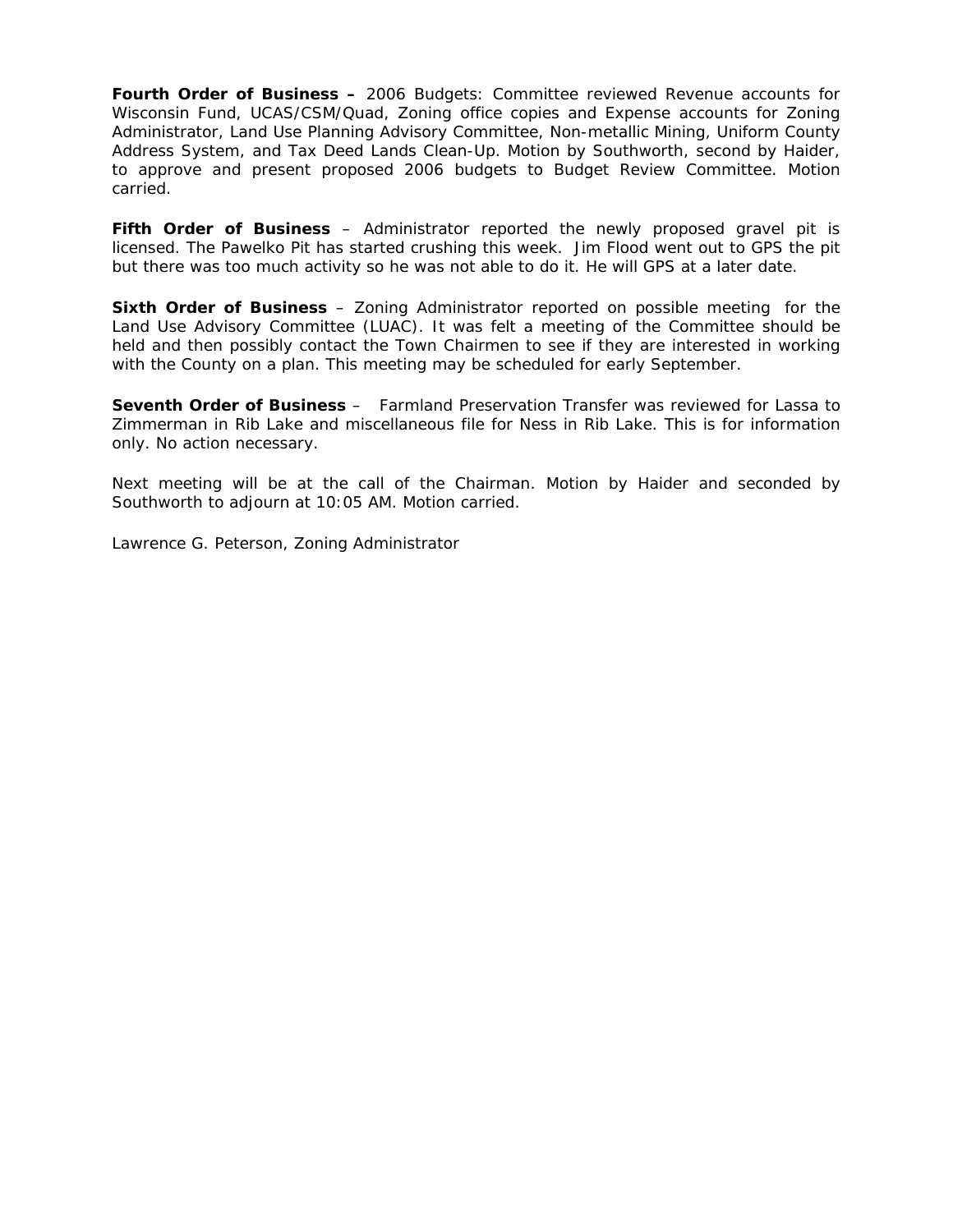### **May 19, 2005**

The Zoning Committee meeting was called to order at 9:00 AM by Chairman Werner. Present were John Werner, Mary Haider, George Southworth, Larry Peterson and Sue Noland. Also present were Art & Shirley Poyda, Dave Lemke, Jim & Deb Poyda and Randy Runge.

**First Order of Business** - Motion by Southworth to approve the minutes of the April 21, 2005 meeting and the Floodplain Zoning Public Hearing as mailed, seconded by Haider. Motion carried.

**Second Order of Business** – A summary of the bills that have been paid since the April  $21<sup>st</sup>$  meeting was reviewed. Motion by Southworth to approve the listing, seconded by Haider. Motion carried.

**Third Order of Business** – Administrator reported on the public hearing conducted for the Bradow and Clear Lake Dams on April  $21^{st}$ . Maps were reviewed and there were questions that were asked and answered. Present at today's meeting were Dave Lemke, Art and Shirley Poyda, Jim & Deb Poyda and Randy Runge. Dave Lemke reported on the Clear Lake structure being upgraded several years ago.

Currently the only structure within the flood shadow is Fuzzy's Store. The parties present had concerns with some of the buildings being an "island" if the dams should break. Mr. Runge asked for written statement saying the shadow area does not constitute an island for Runge house. The residents present were asking to have an area raised to alleviate the floodplain for Fuzzy's Store.

Motion by Southworth, second by Haider, to table until more information is gathered. Motion carried. The Lake Association and landowners should get together and try to come up with some resolutions.

Want: more clarification of island, have engineer at next meeting and notify landowners.

**Fourth Order of Business** – The proposed Hales Subdivision was initially reviewed last fall by Committee. There were some stipulations that needed to be finalized before final approval. The Committee had no objection for zoning administrator to sign when completed all stipulations.

**Fifth Order of Business** – Zoning Administrator reported on new Land Use Advisory Committee (LUAC) members that have been appointed to discuss/deal with land use issues. The State Joint Finance has put Smart Growth funds on hold, but this needs to go to the Assembly and send to the Governor. A possible meeting date for LUAC was discussed. Mr. Werner directed Zoning Administrator to set up a meeting and start discussing this issue to see how members feel about progressing and what course of action to take. We will start by notifying each member of current status of funds and overall program.

**Sixth Order of Business** – Administrator reported Haas Sons Inc is proposing a new gravel pit on the Pawelko property in Jump River on Bridge Drive. We have received the application, reclamation plan, and map and will be publishing the written notice for comment.

**Seventh Order of Business** – A Resolution on Supporting State Efforts to Address the Non-Native Aquatic Invasive Species Program was discussed. This resolution would help control this problem. Motion by Southworth, second by Haider, to approve resolution.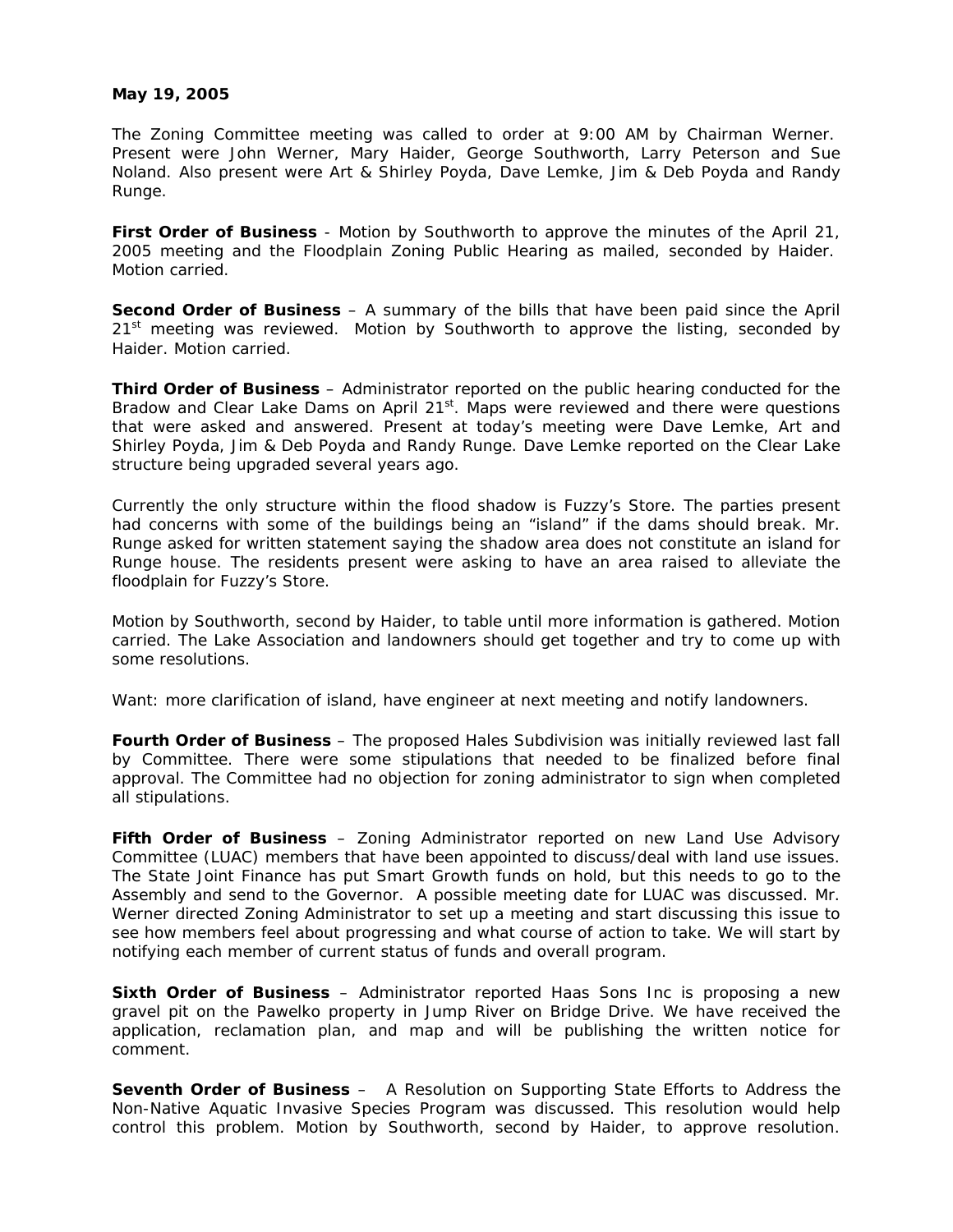Motion carried. This will be forwarded to the Land Conservation Committee and County Board.

Next meeting will be at the call of the Chairman. Motion by Haider and seconded by Southworth to adjourn at 10:00 AM. Motion carried.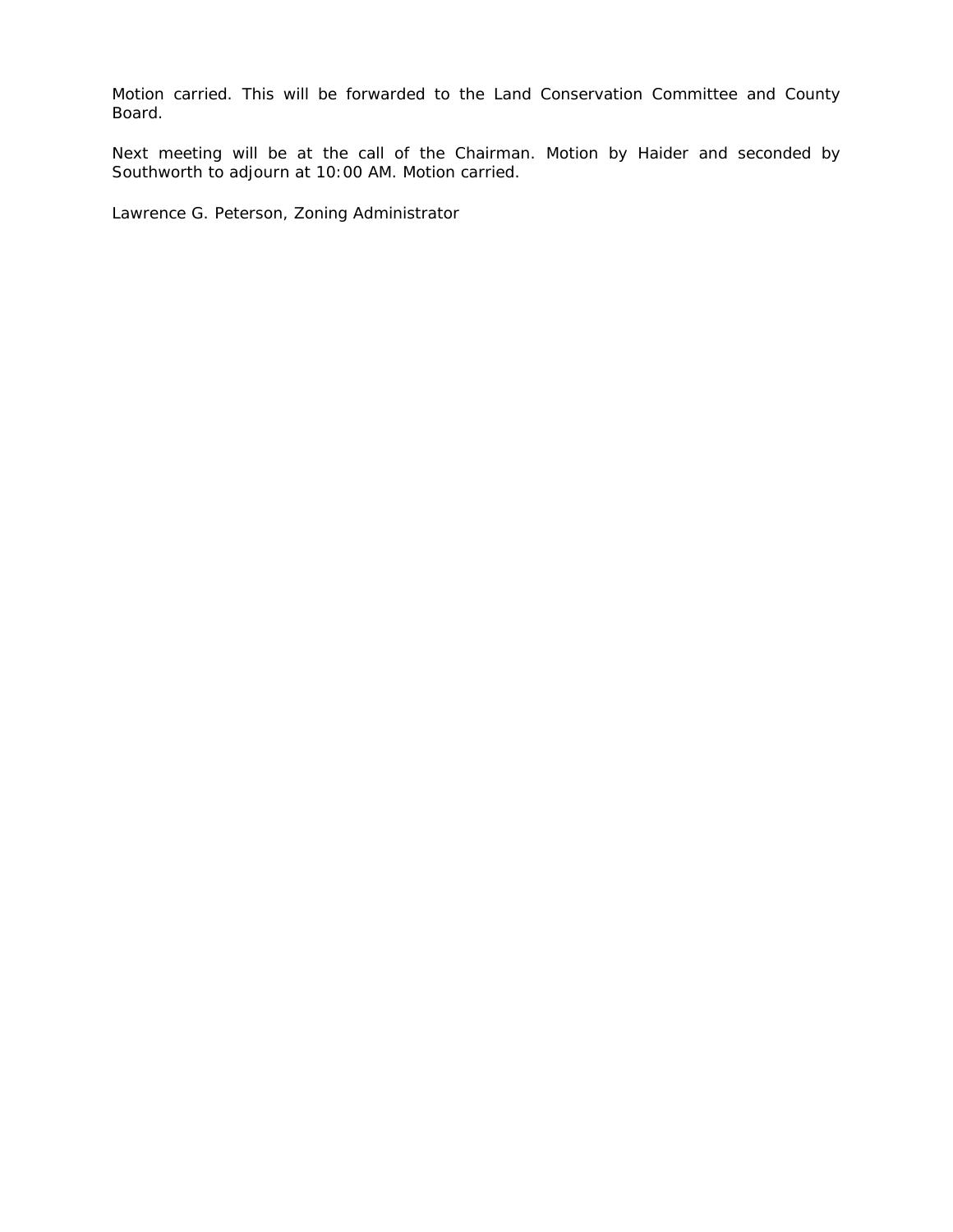# **April 21, 2005 - Public Hearing**

Floodplain Zoning for Clear Lake Dam & Bradow Dam Hammel Town Hall

The hearing was called to order at 8:00 PM by Zoning Administrator Larry Peterson with 10 individuals present. In attendance were Dave Lemke representing Clear Lake Dam, Bob Fales representing Peterson's for Bradow Dam, Harold Brandt, Lori Brandt, Shirley Poyda, Art Poyda, Jim Millikin, Michele Matyka, Justin Grant, Harry Frosch, and Administrator Peterson and Sue Noland, Administrative Assistant.

The purpose of the public hearing is to gather information on the impact of floodplain zoning on property and citizens below the Clear Lake and Bradow Dams. The reason for the zoning is to lower the hazard rating of both structures. Currently, both are high hazard and can lower hazard by developing floodplain zoning. Currently there is no zoning. We are seeking comments and questions to present to the Zoning Committee and eventually to the County Board for action.

Administrator asked what modifications have already been done on Clear Lake Dam. Lemke stated the structure was re-engineered and widened on top (dike to 12' top). Cooper Engineering set up the work. The modifications are similar to the existing structure but added an overflow and widened the dike.

The Clear Lake Dam is in compliance except for needing one (1) soil boring through structure down to the native soil to check the stability of the structure. Bradow Dam needs:

- $\downarrow$  Lower 1' on stop logs
- $\downarrow$  Do grading on Emergency spillway
- $\frac{1}{2}$  Stability analysis 1 boring

Floodplain Zoning would restrict habitatable structures. Some out buildings could be allowed. The main concern is if the dam structures should go out, life is not lost. The prepared flood shadow map indicates that it would be more significant if the Clear Lake Dam broke vs. the Bradow Dam. With floodplain zoning in place, Clear Lake Dam would have a significant hazard rating and Bradow Dam would be low hazard.

Questions: Art Poyda - If a structure should go out who would be the responsible party & compensate property owner if a building was lost?

Harry Frosch commented that the culvert on Perkinstown Avenue is bigger that the one on CTH E. Dave Lemke indicated that the Highway Commissioner checked this out and said it was suitable. Administrator stated the DNR does a thorough inspection of each dam every 10 years. Recommendations are made for any repairs or corrections needed. Butch Brandt said the Clear Lake Dam is inspected 3 times a year during the summer. It was unknown what the schedule for Maintenance of the Bradow Dam is and who does it. Administrator Peterson asked for this to be clarified.

Administrator stated you can not put a habitable structure in a flood area and you can not fill. You can conduct agriculture activity, hunting, fishing, crop, hiking, berry picking, etc. The area is zoned and set aside for only permitted activities.

Currently there are 4 dams/areas regulated in Taylor County by floodplain zoning. If structures are not brought up to standards, you can be forced to abandon and take out the structure. This would have a big affect to the properties on the lake.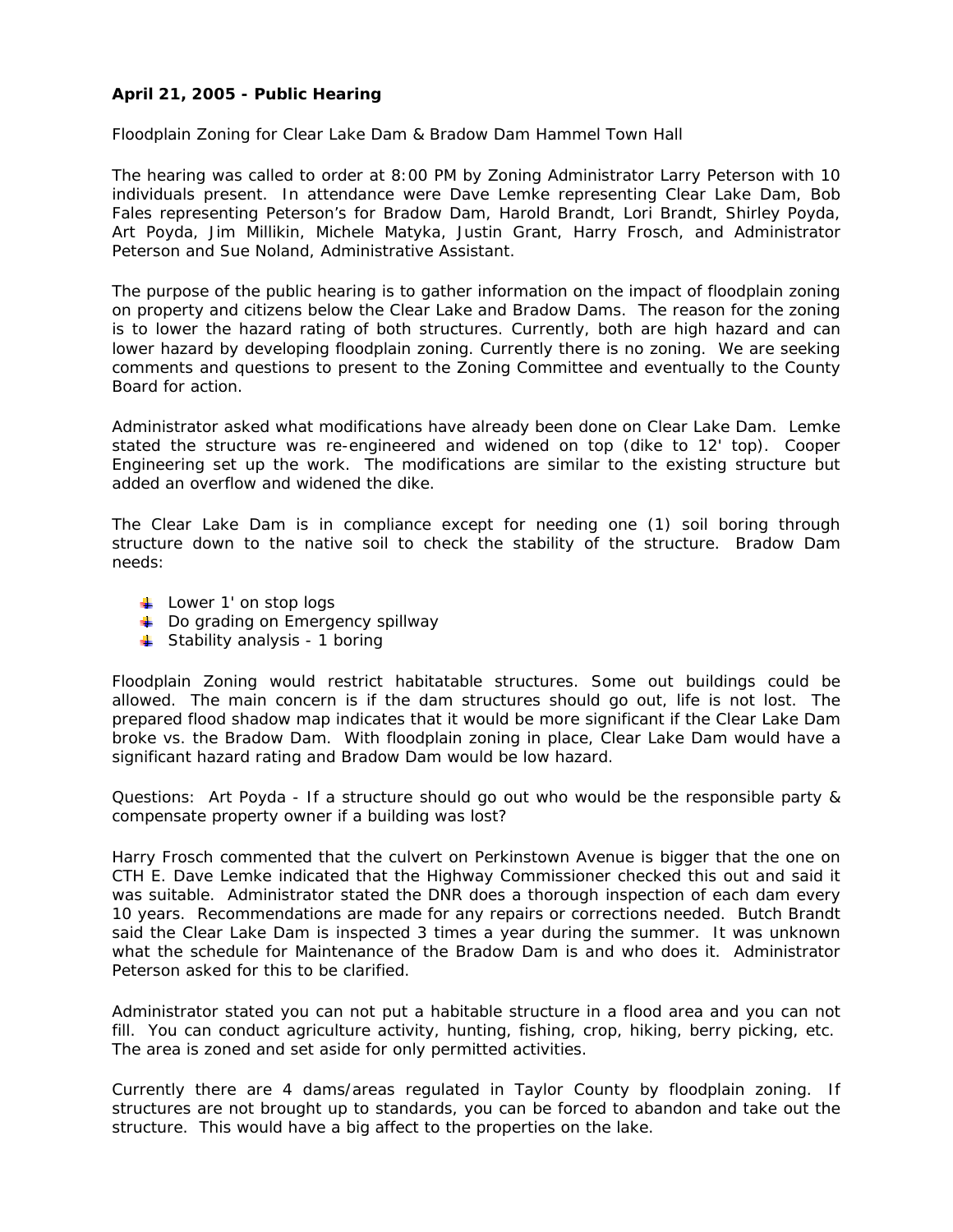Bottomline is the DNR report says no structures are significantly affected. Fuzzy's Store would be affected most, but there should not be any water in the store but it could be up to the door.

The hearing adjourned at 8:40 PM. People remained and looked further at the maps pertaining to their respective property. Everyone departed by 9 PM.

Susan Noland, Administrative Assistant

NOTE: A complete taping of the public hearing is available in the Zoning Office.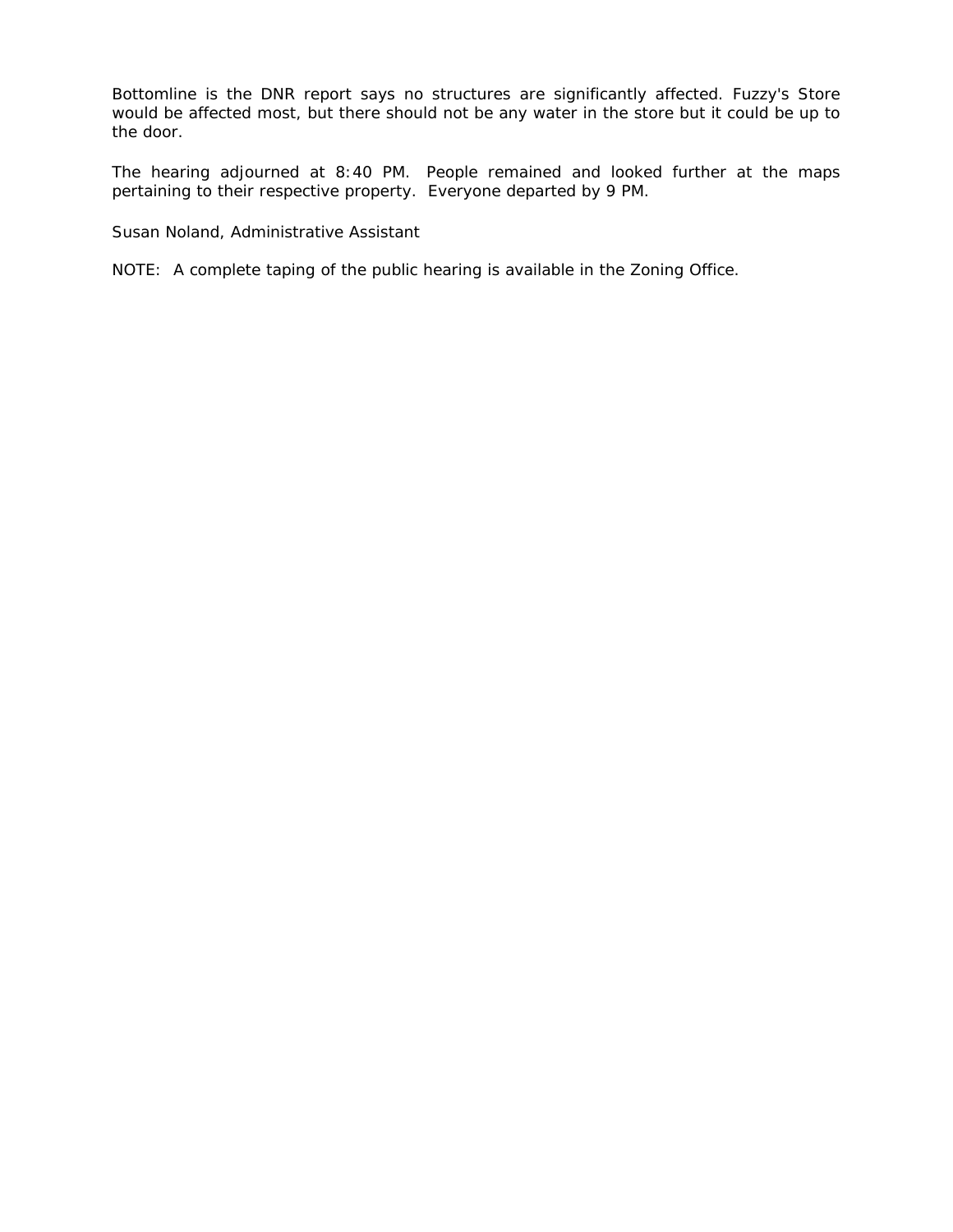# **April 21, 2005**

County Board Room

The Zoning Committee meeting was called to order at 9:10 AM by Chairman Werner. Present were John Werner, Mary Haider, Larry Peterson and Sue Noland. Also present was Brian Wilson (Star News). George Southworth was absent (funeral).

**First Order of Business** - Motion by Haider to approve the minutes of the February 17, 2005 meeting as mailed, seconded by Werner. Motion carried.

**Second Order of Business** – A summary of the bills that have been paid since the February 17<sup>th</sup> meeting were reviewed. Motion by Haider to approve the listing, seconded by Werner. Motion carried.

**Third Order of Business** – The 2004 Annual Report of the Zoning Office was reviewed. Administrator went over the hi-lites and major changes. Motion by Haider to approve and distribute to other County Board boxes, seconded by Werner. Motion carried.

**Fourth Order of Business** – The DNR Non-Metallic Mining Specialist visited our office and did a mini-audit/program overview. Mr. Markart reported our non-metallic mining program is excellent. He did suggest we raise our current bonding for pit reclamation. We may address this is in the future.

**Fifth Order of Business** – Peterson discussed the Floodplain Zoning for Clear Lake and Bradow Dams. Maps showing flooding if there is ever a dam failure were reviewed. The Clear Lake Dam is in good shape. The Bradow Dam is in need of some work on emergency spillway. The flood shadow as shown on dam break map restricts any structures in area below Bradow Dam.

A Public Hearing will be conducted tonight, April 21 $<sup>st</sup>$  to discuss this issue and see what</sup> concerns the property owners have. Each of the 2 dam structures have an Emergency Action Plan and Maintenance Plan. It is up to the Committee members if they wish to attend. The results will be brought back to the Committee for approval and forwarded to the County Board for action.

**Sixth Order of Business** – Administrator reported on the Hales Major Subdivision. There have recently been some problems with one of the adjacent landowners from what was initially proposed. If the problems cannot be remedied, the plat will have to go back to Zoning for approval and also State Department of Administration for revision.

**Seventh Order of Business** – Tentative funding sources for a County Smart Growth Plan was discussed. We have \$30,000 in budget for 2005 and approximately \$27,000 carry-over from 2004. Also discussed was the possibility of using the funding from the Arrowhead to Weston Power Line. If and when some of the money comes available, we would like Taylor County's portion to be used for offsetting some of the Smart Growth costs.

**Eighth Order of Business** - The revised member listing for the Land Use Advisory Committee (LUAC) was reviewed. A County Smart Growth Plan needs to be in effect by 2010 and we estimate a time of at least 3 years to complete. A LUAC meeting will be scheduled as soon as Committee appointments are finalized to discuss the planning process. Administrator reported a workshop will be held on May  $17<sup>th</sup>$  dealing with Land Use Laws if anyone is interested in going.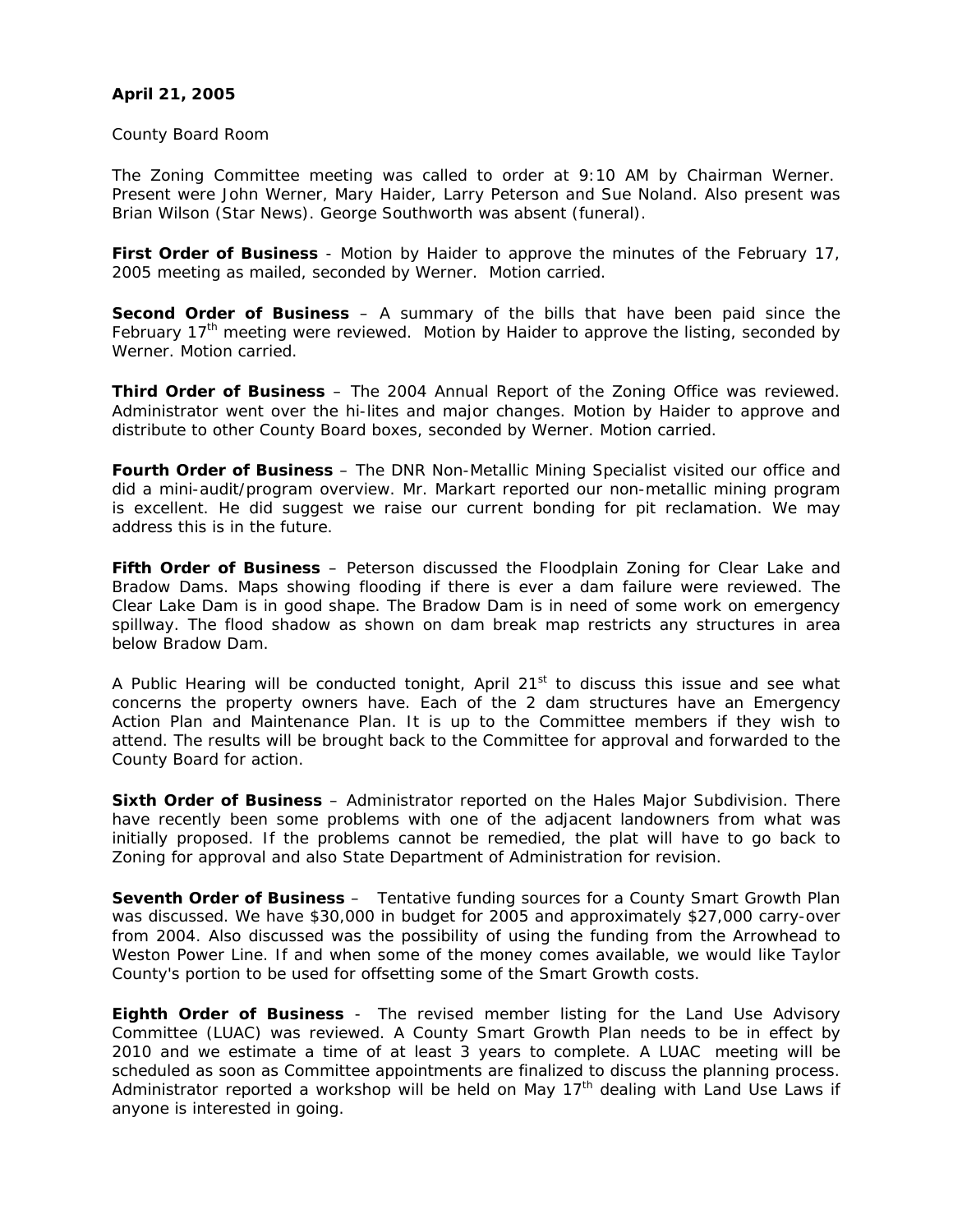**Ninth Order of Business** – The proposed changes to Chapter 32, Sanitary Code, Taylor County Code was reviewed. Administrator went through all the new modifications that are being proposed. Also reviewed was one amendment to Chapter 70. Motion by Haider to approve Chapter 32 and Chapter 70 Amendments and forward to County Board for approval, seconded by Werner. Motion carried.

**Tenth Order of Business** – Farmland Preservation Agreement transfer from VanHecker to Seymour and relinquishments for Rasner, Seymour and VanHecker were reviewed. This was for information only. No action necessary.

Next meeting will be May  $19<sup>th</sup>$  at 9:00 AM. Motion by Haider and seconded by Werner to adjourn at 10:20 AM. Motion carried.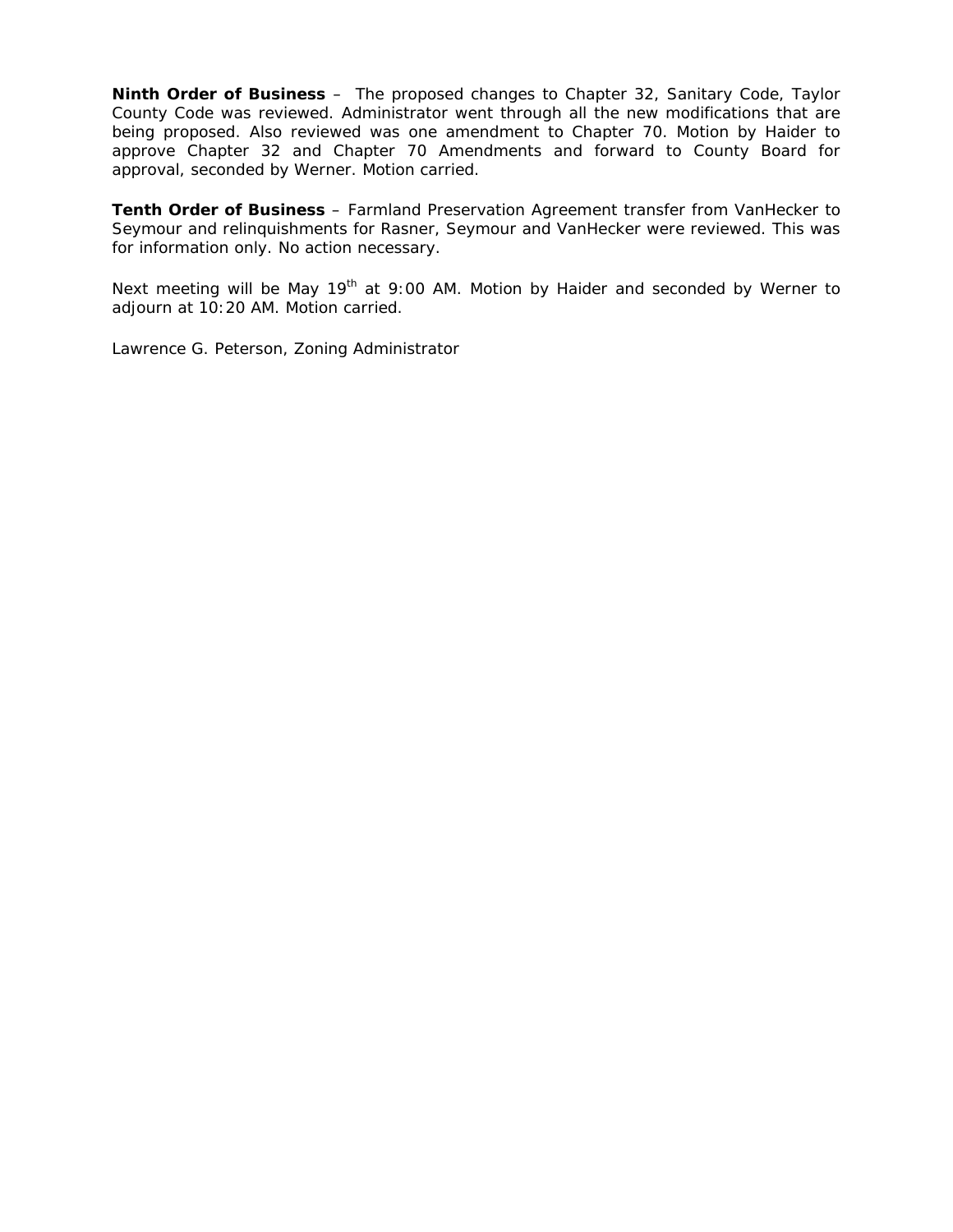## **February 17, 2005**

#### **County Board Room**

The Zoning Committee meeting was called to order at 9:04 AM by Chairman Werner. Present were John Werner, George Southworth, Mary Haider, Larry Peterson and Sue Noland. Also present were Tom Panetti, Al Beadles, Kathy Olynick, Steve Sletner (TEC) and Brian Wilson (Star News) for a portion of the meeting.

**First Order of Business** - Motion by Southworth to approve the minutes of the December 16, 2004 meeting as mailed and the February 16, 2005 Special Zoning Committee Meeting seconded by Haider. Motion carried.

**Second Order of Business** – A summary of the bills that have been paid since the December 16<sup>th</sup> meeting were reviewed. Motion by Southworth to approve, seconded by Haider. Motion carried.

**Third Order of Business** – Building statistics for Year-End 2004 were reviewed.

|            | 2004 | 2003 | 2002 |
|------------|------|------|------|
| Sanitary   | 177  | 184  | 141  |
| Zoning     | 49   | 52   | 40   |
| <b>CSM</b> | 83   | 73   | 66   |

Overall, building activity over the last 2 years has been very high. Don't know what the trend will be in 2005. So far, it has been a slow start.

**Fourth Order of Business** – The Billboard Ordinance was discussed. Southworth stated that with the vote being so close, we should not forget about a billboard ordinance. We will keep up with it and if the need arises we can re-present proposals.

**Fifth Order of Business** – Peterson updated on Hales Major Subdivision by South Harper Lake. We are still waiting for State approval. We can not proceed until the State takes action. The State and the County did waive the Stormwater requirement due to access road not being 1 acre.

**Sixth Order of Business** – The Department of Commerce audit was discussed. The State Private Sewage Consultant did an audit of our Sanitary program. We have not received the written report yet, but his exit summary indicated no major problems.

The Zoning Administrator also reported we are continuing to revise our current Sanitary Code and will bring to the Committee for review when completed.

**Seventh Order of Business**– Administrator reported the current GPS unit was purchased 10 years ago. We use the unit to determine the acreage of gravel pits from year to year. We are starting to experience some problems with the unit. A new unit would cost approximately \$7700 but the cost would be split as the unit will be shared with the Forestry Department. One half of the unit cost for Zoning will be \$3850. Motion by Haider and seconded by Southworth to purchase unit and share with Forestry Department. Motion carried.

**Eighth Order of Business**- The Administrator reported on Floodplain Zoning. Currently we have 4 areas in Taylor County that have floodplain zoning. This ensures people build out of area in case the dam were to break. All other waterways in the County for floodplain are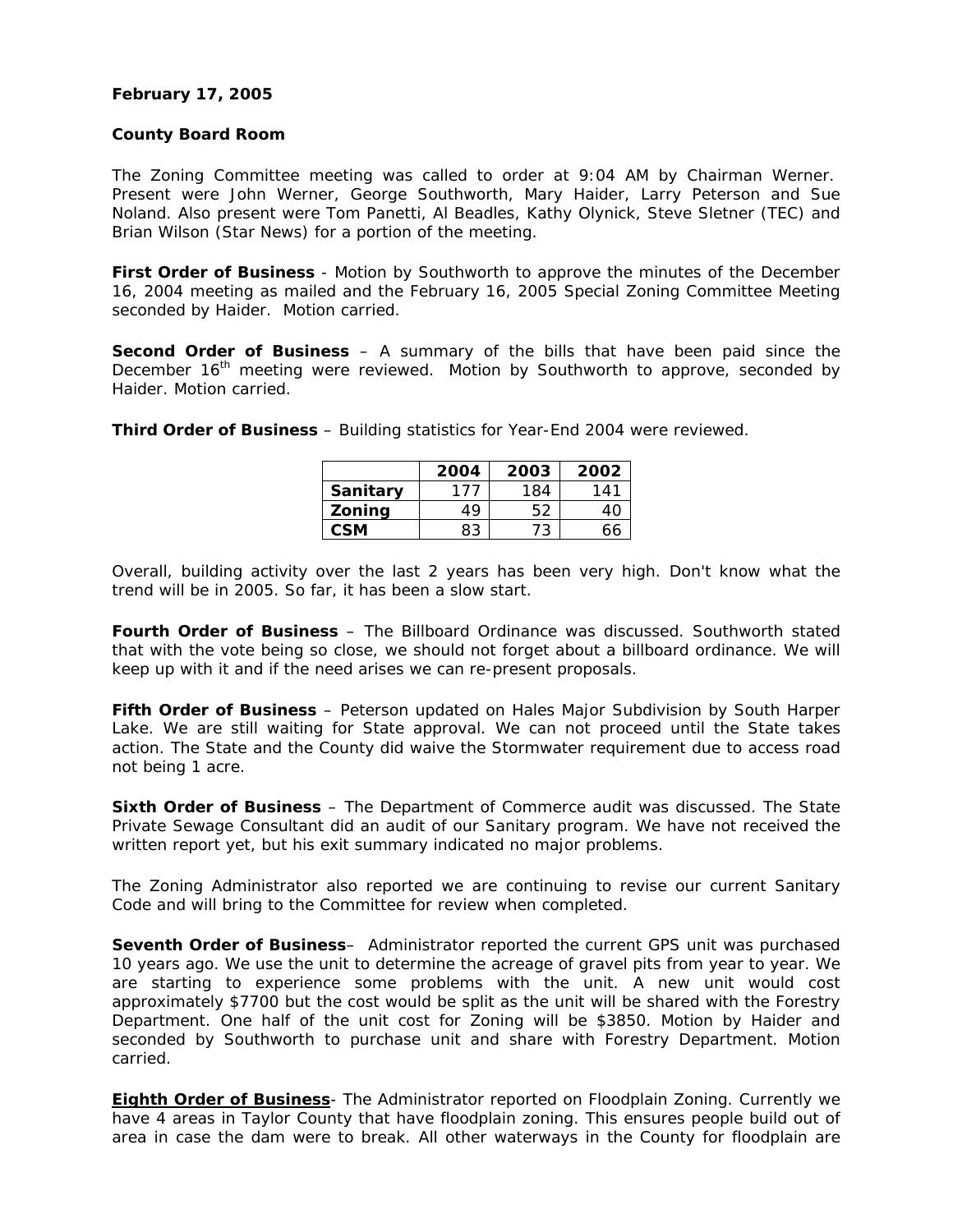used with a HUD map. The DNR is requesting we revise our ordinance to adopt their model ordinance changes. Zoning Administrator is working with the DNR to see if we need to comply. Motion by Southworth and seconded by Haider to table until further information is obtained. Motion carried.

**Ninth Order of Business** – Smart Growth funding was pursued a couple years ago with final outcome being the County Board declining the partial grant award.

Zoning Administrator reported a plan needs to be implemented by all Towns and County by 2010, if no plan, you can not enforce Zoning laws. We have been building funds each year to start a plan. Currently there is approximately \$57,000 set aside. The County share was approximately \$108,000 when bid out in 2000. There also needs to be some changes to the Land Use Advisory Committee (LUAC) due to a few of the members requesting to be removed from Committee. We will need to present names to the County Board Chairman for him approve.

Mr. Southworth requested to have the name changed from Smart Growth due to that wording being a "turn-off" to many people.

Chairman Werner said we can organize a meeting once the new appointees have been made. LUAC needs to set a course of action to begin evaluating courses of action to insure County plan completed by 2010.

**Tenth Order of Business** – Farmland Preservation. Miscellaneous files for Jeremy Goebel and John Goebel both in Aurora. For information only. No action necessary.

**Eleventh Order of Business** – Discuss outcome of Public Hearing on January 25<sup>th</sup> from Olynick (Brooks Pit). (9:45 AM) Present were Tom Panetti, Al Beadles, Kathy Olynick, Steve Sletner (TEC) and Brian Wilson (Star News).

A public hearing was conducted with 33 individuals present to discuss the operations of a proposed pit in Jump River. The hearing minutes were previously given to Zoning Committee members for review. At the end of the public hearing the Zoning Administrator determined the Reclamation Plan had no impact on groundwater or the Jump River. Therefore, application was approved. The Town of Jump River does not have any zoning therefore can not deny the request for a pit.

Steve Sletner (President TEC Design), engineer for Olynick, gave background information He explained neighbor location, cemetery location, Village location, road locations, the Jump River, no washing at pit, no hauling during a funeral at the nearby cemetery, no blasting, and adequate sight distance when entering onto Hwy 73. Al Beadles addressed issues he discussed with DOT Representative Tom Beckman, such as there will be truck entrance signage and acceleration lanes from Nebo.

Peterson reviewed Conditions of Permit from the Public Hearing:

- $\overline{\phantom{a}}$  Hours of operation
- $\ddot{\bullet}$  Interim reclamation
- $\textcolor{red}{\textbf{+}}$  Road maintenance
- $\frac{1}{\sqrt{2}}$  No runoff North to Jump River basin
- Stay 5' minimum above groundwater elevation
- $\overline{\phantom{a}}$  Relay tower
- $\downarrow$  Runoff stays in pit
- $\overline{\phantom{a}}$  Work with DOT on Nebo/Hwy 73 approach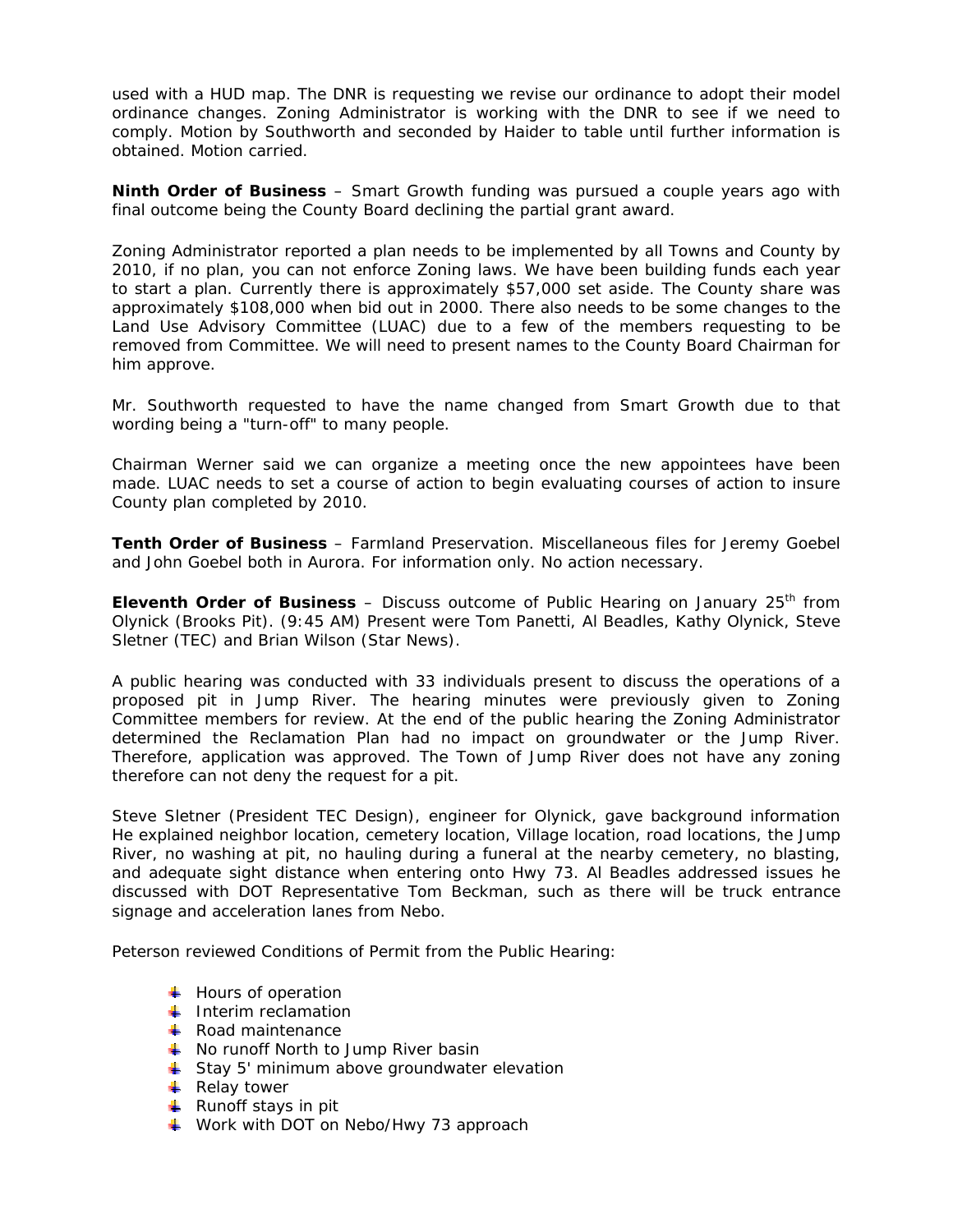(Refer to more detailed information in Public Hearing minutes dated January 25 held at the Jump River Community Center.)

Tom Panetti referred to an article in December 23, 2004 Star News. He agrees with progress in town but doesn't agree with what is being done. He did not feel the hearing in Jump River went well. Felt the highway situation is not good. He has concerns about the sound carrying like an outdoor amphitheater. Concerned about the veterans buried in cemetery that they lie in peace and tranquility. Says DOT is concerned with the speed limits in the Jump River area and roads are being pounded by gravel trucks and logging trucks. Felt the reclamation was not adequately addressed by engineer.

Chairman Werner stated we can not deal with road and town issues. We deal only with groundwater and reclamation issues and these matters have been addressed.

Al Beadles replied that the State of Wisconsin is a very industrial state. Jump River is a progressive community with 6 new homes in 2004 and only having a population of 309. Farming and logging run around the clock. As a County Board Representative he wants to see what happens in the East side of the County also happens in the West side. Mr. Beadles is opposed to the hours being limited to daylight hours, as no one is limited during harvest time to stop production at 9 o'clock at night. He asked to not put a limit on Jump River that would not be put on the City.

Panetti replied "There is a difference between City vs. Town and big city vs. small government".

After all discussion, the Zoning Administrator asked for approval or disapproval of Conditions with amendment of hours limited to daylight only for crushing.

No crushing on Saturday/Sunday. Kathy Olynick said no operations on Sundays.

Panetti asked for limit of 5 years in the pit, not 10 - 15 years. Stated he is in favor of Smart Growth so there could be some control.

Sletner indicated even though the life of pit is 10-15 years, the County reviews and permits annually and problems will be addressed annually. Reclamation will be done properly due to pit being bonded.

Based on information heard and with amendments, motion by Southworth and seconded by Haider to accept approval of Olynick-Brooks Pit. Motion carried.

Motion by Haider and seconded by Southworth to adjourn at 10:40 AM. Motion carried.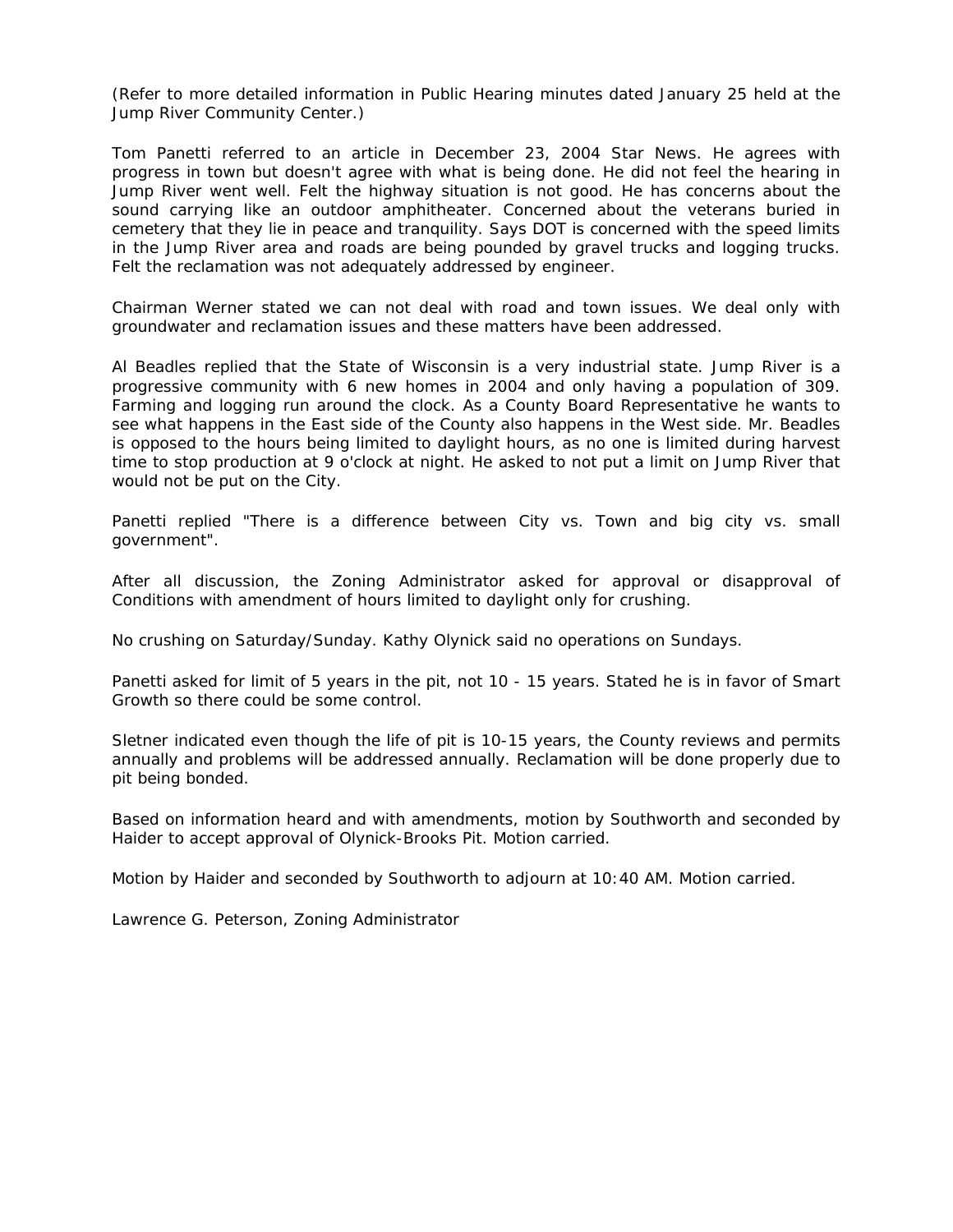## **February 16, 2005**

"Special Meeting"

The Zoning Committee meeting was called to order at 9:45 AM by Chairman Werner. Present were John Werner, George Southworth, Mary Haider, Larry Peterson and Sue Noland.

The purpose of the meeting was to review/discuss/approve a Resolution to Regulate Billboards.

There have been numerous requests to have some regulation on billboards. The State does regulate signs from the highway right-of-way to the center of road.

With this resolution we are asking direction from the County Board whether to regulate billboards before an inordinate amount of time and money is wasted.

Motion by Mary Haider and second by George Southworth, to approve the billboard resolution and present to the County Board. Motion carried.

The meeting adjourned at 9:52 AM.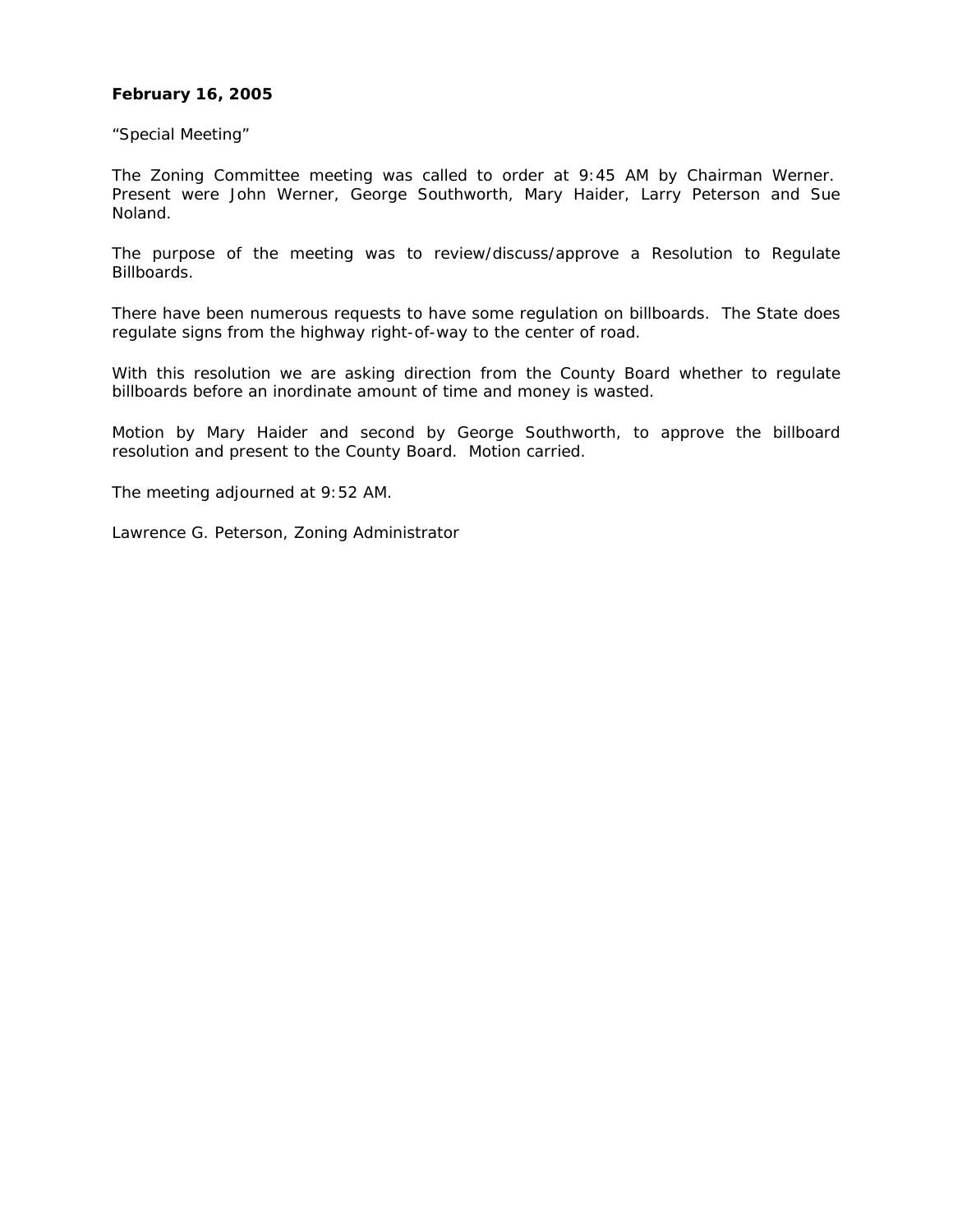# **January 25 - Public Hearing**

The hearing was called to order at 7:30 PM by Zoning Administrator Larry Peterson with 33 individuals present. Also in attendance were Deputy Synol and Administrative Assistant Noland.

Peterson gave introductions, reported where the public notice had been posted, where packets of information were distributed, and who received official notices.

Peterson continued with details about the pit. The proposed pit is located on the Marie Brooks property, is initially proposed to be 12 acres in size, is anticipated to be licensed for 10-15 years based on demand, would be approximately 55' deep and 5' above groundwater in that area.

Peterson also gave an overview of the comments/concerns that were received from the public, ie. Runoff, erosion, wildlife, noise, water veins, road damage, hours of operation, environmental damage, intersection improvements, property values, and tower on property.

Peterson reported that this public hearing is conducted for the purpose of discussing Reclamation concerns, not the actual pit operation. Reclamation is what the pit will look like when it is done. The site is proposed to be a seeded meadow. Peterson continued stating issues such as noise, traffic, etc. are matters to be dealt with through Town Zoning which there is none. Currently Taylor County only has Shoreland Zoning (the proposed Smart Growth zoning was not approved which would have dealt with some of these issues).

Steve Sletner, Olynick's Engineer from TEC Design, also gave some background information. There would be no blasting in the proposed pit as it is a sand and gravel operation. The bottom would be landscaped with topsoil. The bottom of the pit elevation would be approx 1250'. The river elevation is 1160', therefore pit would be about 90' above the river.

Peterson discussed Conditions of Permit if issued:

- · Hours of operation**\***: daylight hours 5 days/week (Sletner indicated the anticipated excavation would be approx 20,000 yards/year, which equates up to 2 weeks/year)
- · Interim Reclamation will be required while pit is being worked in (means must slope and "clean-up" as progress in pit)
- Road maintenance agreement with Town (Agreement has been signed between Olynick and Jump River Board stating that Olynick is responsible for road damage caused to road bed on Nebo Ave by their equipment/trucks AND no road bans posted on Nebo from pit entrance easterly to Hwy 73)
- · No runoff North to the Jump River basin
- Stay 5' minimum above groundwater elevation
- · Relay tower on property needs to be addressed when that area of the pit is reached
- · All runoff from pit operations stay in pit area (storm water discharge would infiltrate back into pit floor)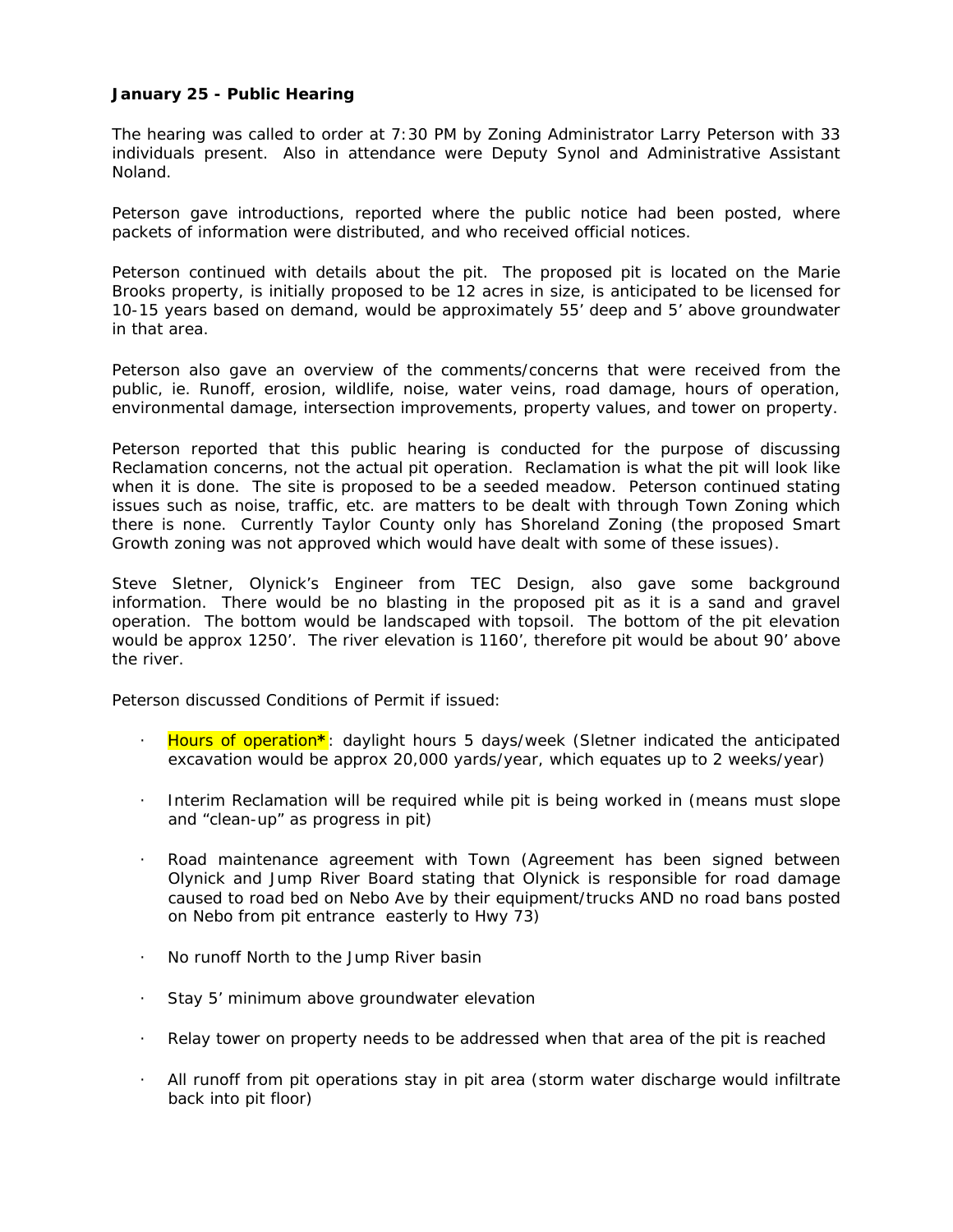· Work with DOT on South approach from Nebo on Hwy 73 (TEC Design conducted a demonstration by setting a coffee mug at the Nebo/73 intersection and by backing up in their pickup truck were able to go 500' before they lost sight of the coffee mug. With a gravel truck at intersection the distance would become much greater.

It was reported that there should be some improvements/signage with DOT this summer south of Nebo.

### PUBLIC COMMENT Registrants:

- $\blacktriangleright$  Monica Pawelko: which way will road traffic go? If empty either way, but if full to the East on Nebo to Hwy 73.
- **T** Tom Panetti: doesn't like where berms and piles are located due to noise direction flow, doesn't like exits, entrance, hours of operation (recommend 3 years), hours of crushing (wants limited to 7AM – 5PM), fugitive dust into town, bridge proposed to be replaced in the future, address speed zones/bumps, and What is Success Strategy of Jump River?
- **Warcie Panetti: major concerns about the cemetery and feels there is no respect for** town in general.
- $\frac{1}{4}$  4 other individuals which signed up to give testimony had their questions already answered in the beginning presentation.

At this time, Town Chair Al Beadles reported that the town board had reviewed the plans, he has talked to the DOT Rep regarding road issues, and he talked to Olynick. Sletner also indicated (in regards to the cemetery) that if a funeral is going on, Olynick will not haul while funeral is being held.

In general questions that were asked, a concern was brought out about an existing pit SW of proposed area. This pit was "grandfathered" as an existing pit and Delores Olynick did more than was expected at that time for Reclamation.

Mr. Pawelko asked how far the pit was from the Jump River? It is approximately 500'. He also talked about an Insurance Policy for wells that was done by a pit in Marshfield. It was reported that this is a formality when blasting in a pit.

Question as to the minimum area required to operate? Answer was 5 acres.

Mr. Panetti also brought out concerns about spills, broken hydraulic hoses, etc. Sletner indicated OIynick is required to report the following to the DNR or have plans in operation: spills are reported, spill prevention plan in effect, spills are picked up and taken to asphalt plant for burning, fugitive dust plan required, storm water management plan, and fuel forms completed for each pit.

Peterson closed in saying extensive deposits of gravel are in the area so this likely is not the last proposed pit. Gravel is a very necessary resource for roads and home building. Peterson will make decision based on Public Comments. His decision is appealable to the Zoning Committee which meets on February 17.